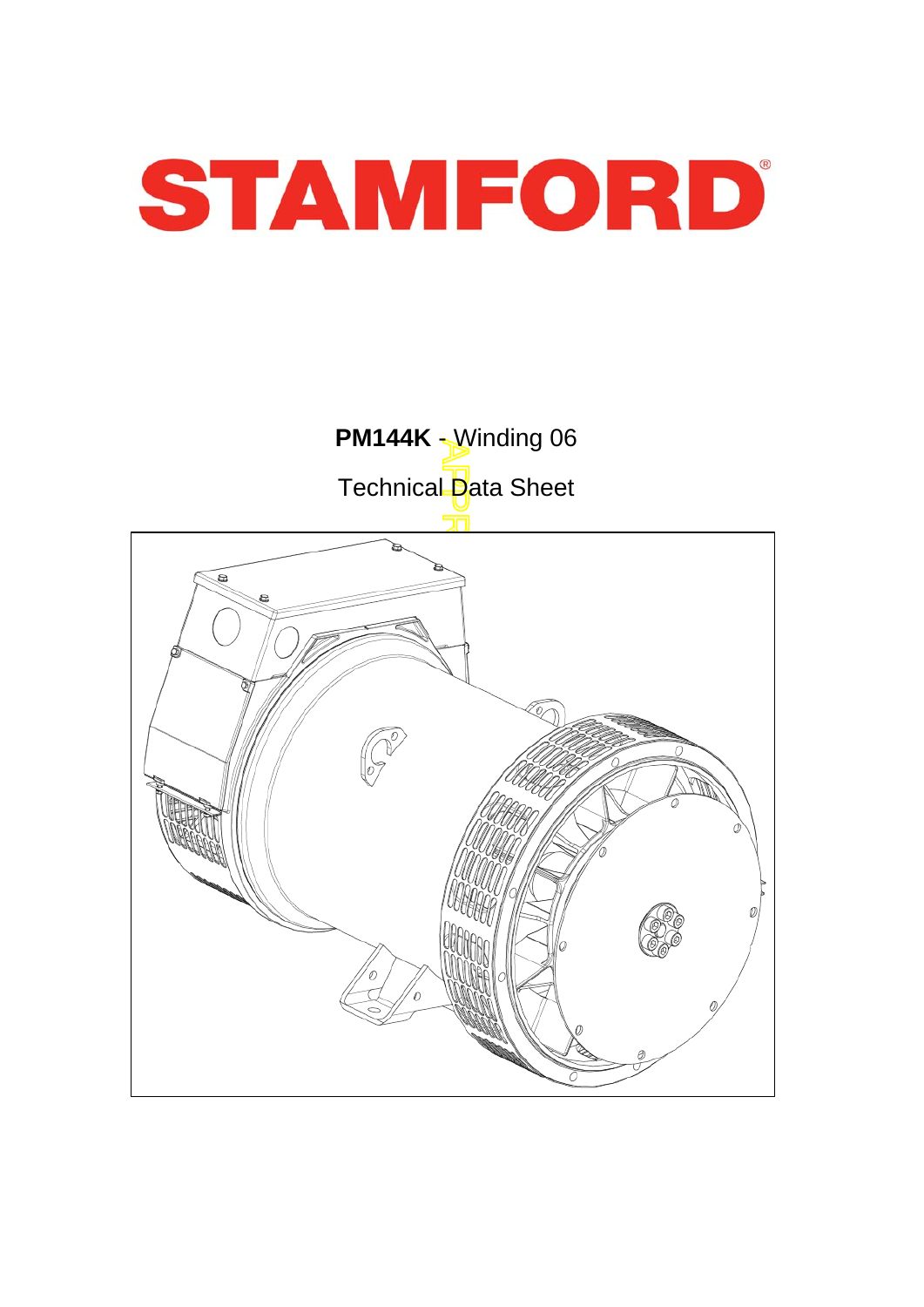# PM144K **SPECIFICATIONS & OPTIONS**



## **STANDARDS**

Marine generators may be certified to Lloyds, DnV, Bureau Veritas, ABS, Germanischer-Lloyd or RINA.

Other standards and certifications can be considered on request.

### **VOLTAGE REGULATOR**

### **AS480 AVR**

With this self-excited system the main stator provides power via the AVR to the exciter stator. The high efficiency semi-conductors of the AVR ensure positive build-up from initial low levels of residual voltage.

The exciter rotor output is fed to the main rotor through a three-phase full-wave bridge rectifier. The rectifier is protected by a surge suppressor against surges caused, fo r example, by short circuit or out-of-phase paralleling. The AS480 will support limited accessories, RFI suppession remote voltage trimmer and for the P1 range only a 'droop' Current Transformer (CT) to permit parallel operation with other ac generators.

The AVR is can be fitted to either side of the generator in its own housing in the non-drive end bracket.

### **Excitation Boost System (EBS)**

The EBS is a single, self-contained unit, attached to the non-drive end of the generator.

APPROVED DOCUMENT The EBS unit consists of the Excitation Boost Controller (EBC) and an Excitation Boost Generator (EBG). Under fault conditions, or when the generator is subjected to a large impact load such as a motor starting, the generator voltage will drop. The EBC senses the drop in voltage and engages the output power of the EBG. This additional power feeds the generator's excitation system, supporting the load until breaker discrimination can remove the fault or enable the generator to pick up a motor and drive the voltage recovery.

## **WINDINGS & ELECTRICAL PERFORMANCE**

All generator stators are wound to 2/3 pitch. This eliminates triplen (3rd, 9th, 15th …) harmonics on the voltage waveform and is found to be the optimum design for trouble-free supply of non-linear loads. The 2/3 pitch design avoids excessive neutral currents sometimes seen with higher winding pitches, when in parallel with the mains. A fully connected damper winding reduces oscillations during paralleling. This winding, with the 2/3 pitch and carefully selected pole and tooth designs, ensures very low waveform distortion.

## **TERMINALS & TERMINAL BOX**

Dedicated Single Phase generators have 4 ends brought out to the terminals, which are mounted at the non-drive end of the generator. A sheet steel terminal box contains provides ample space for the customers' wiring and gland arrangements. Alternative terminal boxes are available fo r customers who want to fit additional components in the terminal box.

## **SHAFT & KEYS**

All generator rotors are dynamically balanced to better than BS6861:Part 1 Grade 2.5 for minimum vibration in operation. Two bearing generators are balanced with a half key.

### **INSULATION / IMPREGNATION**

The insulation system is class 'H'.

All wound components are impregnated with materials and processes designed specifically to provide the high build required for static windings and the high mechanical strength required for rotating components.

## **QUALITY ASSURANCE**

Generators are manufactured using production procedures having a quality assurance level to BS EN ISO 9001.

The stated voltage regulation may not be maintained in the presence of certain radio transmitted signals. Any change in performance will fall within the limits of Criteria B' of EN 61000-6-2:2001. At no time will the steady-state voltage regulation exceed 2%.

## **DE RATES**

All values tabulated on page 7 are subject to the following reductions

5% when air inlet filters are fitted.

3% for every 500 metres by which the operating altitude exceeds 1000 metres above mean sea level.

3% for every 5°C by which the operational ambient temperature exceeds 50°C.

 Note: Requirement for operating in an ambient exceeding 60°C must be referred to the factory.

5% For reverse rotation (Standard rotation CW when viewed from DE)

*NB Continuous development of our products entitles us to change specification details without notice, therefore they must not be regarded as binding.* 

*Front cover drawing typical of product range.*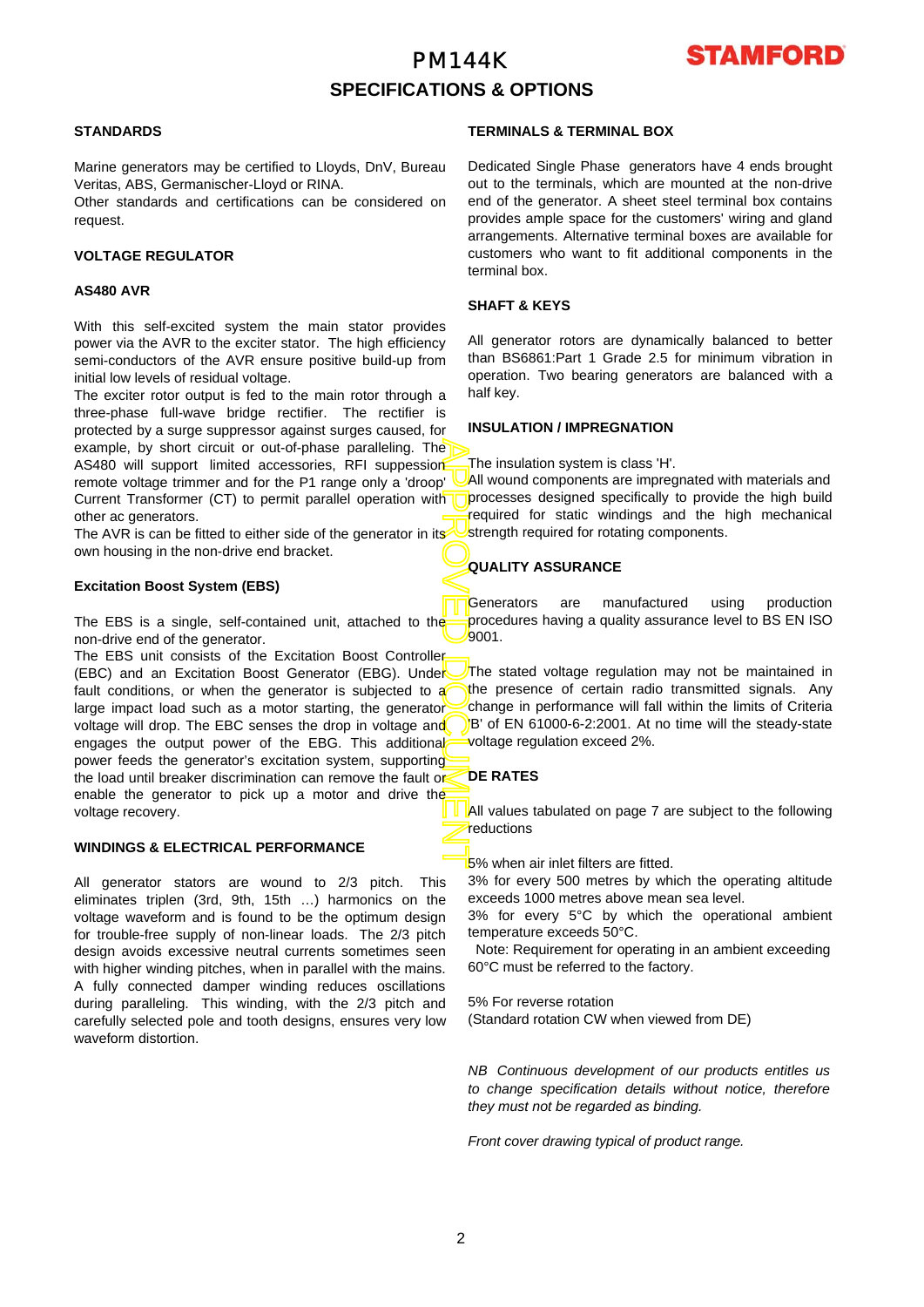# PM144K

# **STAMFORD**

## **WINDING 06**

| <b>CONTROL SYSTEM</b>                                 | AS480 AVR WITH EXCITATION BOOST SYSTEM (EBS)        |                                                                                      |           |                         |                         |             |                         |          |  |  |  |  |
|-------------------------------------------------------|-----------------------------------------------------|--------------------------------------------------------------------------------------|-----------|-------------------------|-------------------------|-------------|-------------------------|----------|--|--|--|--|
| <b>VOLTAGE REGULATION</b>                             | ± 1.0%                                              |                                                                                      |           |                         |                         |             |                         |          |  |  |  |  |
| <b>SUSTAINED SHORT CIRCUIT</b>                        |                                                     | REFER TO SHORT CIRCUIT DECREMENT CURVE (page 6)                                      |           |                         |                         |             |                         |          |  |  |  |  |
| <b>INSULATION SYSTEM</b>                              |                                                     |                                                                                      |           |                         | <b>CLASS H</b>          |             |                         |          |  |  |  |  |
| <b>PROTECTION</b>                                     |                                                     | IP <sub>23</sub>                                                                     |           |                         |                         |             |                         |          |  |  |  |  |
| <b>RATED POWER FACTOR</b>                             | 0.8                                                 |                                                                                      |           |                         |                         |             |                         |          |  |  |  |  |
| <b>STATOR WINDING</b>                                 |                                                     | SINGLE LAYER CONCENTRIC                                                              |           |                         |                         |             |                         |          |  |  |  |  |
| <b>WINDING PITCH</b>                                  |                                                     | <b>TWO THIRDS</b>                                                                    |           |                         |                         |             |                         |          |  |  |  |  |
| <b>WINDING LEADS</b>                                  | $\overline{4}$                                      |                                                                                      |           |                         |                         |             |                         |          |  |  |  |  |
| <b>STATOR WDG. RESISTANCE</b>                         | 0.05 Ohms AT 22°C SERIES CONNECTED                  |                                                                                      |           |                         |                         |             |                         |          |  |  |  |  |
| <b>ROTOR WDG, RESISTANCE</b>                          | 0.983 Ohms at 22°C                                  |                                                                                      |           |                         |                         |             |                         |          |  |  |  |  |
| <b>EXCITER STATOR RESISTANCE</b>                      | 22.9 Ohms at 22°C                                   |                                                                                      |           |                         |                         |             |                         |          |  |  |  |  |
| <b>EXCITER ROTOR RESISTANCE</b>                       | 0.21 Ohms PER PHASE AT 22°C                         |                                                                                      |           |                         |                         |             |                         |          |  |  |  |  |
| <b>EBS STATOR RESISTANCE</b>                          | 12.9 Ohms at 22°C                                   |                                                                                      |           |                         |                         |             |                         |          |  |  |  |  |
| <b>R.F.I. SUPPRESSION</b>                             |                                                     | BS EN 61000-6-2 & BS EN 61000-6-4, VDE 0875G, VDE 0875N. refer to factory for others |           |                         |                         |             |                         |          |  |  |  |  |
| <b>WAVEFORM DISTORTION</b>                            |                                                     | NO LOAD $< 1.5\%$ NON-DISTORTING LINEAR LOAD $< 5.0\%$                               |           |                         |                         |             |                         |          |  |  |  |  |
| <b>MAXIMUM OVERSPEED</b>                              | 2250 Rev/Min                                        |                                                                                      |           |                         |                         |             |                         |          |  |  |  |  |
| <b>BEARING DRIVE END</b>                              |                                                     | BALL. 6310-2RS (ISO)                                                                 |           |                         |                         |             |                         |          |  |  |  |  |
| <b>BEARING NON-DRIVE END</b>                          |                                                     |                                                                                      |           |                         | BALL. 6306-2RS (ISO)    |             |                         |          |  |  |  |  |
|                                                       |                                                     |                                                                                      | 1 BEARING |                         |                         | 2 BEARING   |                         |          |  |  |  |  |
|                                                       | WITH EBS                                            |                                                                                      |           | <b>WITHOUT EBS</b>      | WITH EBS                | WITHOUT EBS |                         |          |  |  |  |  |
| <b>WEIGHT COMP. GENERATOR</b>                         | 193 kg                                              |                                                                                      | 191.3 kg  |                         | 196 kg                  |             | 194.3 kg                |          |  |  |  |  |
| <b>WEIGHT WOUND STATOR</b>                            | 94 kg                                               |                                                                                      |           | 94 kg                   | 94 kg                   |             | 94 kg                   |          |  |  |  |  |
| <b>WEIGHT WOUND ROTOR</b>                             | 73.55 kg                                            |                                                                                      |           | 71.85 kg                | 75.26 kg                |             | 73.56 kg                |          |  |  |  |  |
| <b>WR<sup>2</sup> INERTIA</b>                         | 0.2866 kgm <sup>2</sup>                             |                                                                                      |           | 0.2849 kgm <sup>2</sup> | 0.2871 kgm <sup>2</sup> |             | 0.2854 kgm <sup>2</sup> |          |  |  |  |  |
| SHIPPING WEIGHTS in a crate                           | 211 kg                                              |                                                                                      |           | 209.3 kg                | 220 kg                  |             |                         | 218.3 kg |  |  |  |  |
| PACKING CRATE SIZE                                    | 85 x 51 x 67 (cm)<br>85 x 51 x 67 (cm)              |                                                                                      |           |                         |                         |             |                         |          |  |  |  |  |
| TELEPHONE INTERFERENCE                                | THF<2%<br>TIF <sub>50</sub>                         |                                                                                      |           |                         |                         |             |                         |          |  |  |  |  |
| <b>COOLING AIR</b>                                    | 0.165 m <sup>3</sup> /sec 340 cfm                   |                                                                                      |           |                         |                         |             |                         |          |  |  |  |  |
| <b>VOLTAGE SERIES</b>                                 |                                                     | 220                                                                                  |           |                         | 230                     |             |                         | 240      |  |  |  |  |
| <b>VOLTAGE PARALLEL</b>                               |                                                     | 110                                                                                  |           |                         | 115                     |             | 120                     |          |  |  |  |  |
| <b>POWER FACTOR</b>                                   | 0.8                                                 |                                                                                      | 1.0       | 0.8                     | 1.0                     | 0.8         |                         | 1.0      |  |  |  |  |
| <b>kVA BASE RATING FOR REACTANCE</b><br><b>VALUES</b> | 33.2                                                |                                                                                      | 37.1      | 33.2                    | 37.1                    | 33.2        |                         | 37.1     |  |  |  |  |
| Xd DIR. AXIS SYNCHRONOUS                              | 2.12                                                |                                                                                      | 2.37      | 1.95                    | 2.18                    | 1.79        |                         | 2.00     |  |  |  |  |
| X'd DIR. AXIS TRANSIENT                               | 0.20                                                |                                                                                      | 0.22      | 0.19                    | 0.21                    | 0.17        |                         | 0.19     |  |  |  |  |
| X"d DIR. AXIS SUBTRANSIENT                            | 0.15                                                |                                                                                      | 0.17      | 0.13                    | 0.15                    | 0.12        |                         | 0.13     |  |  |  |  |
| Xq QUAD. AXIS REACTANCE                               | 1.02                                                |                                                                                      | 1.14      | 0.94                    | 1.05                    | 0.86        |                         | 0.96     |  |  |  |  |
| X"q QUAD. AXIS SUBTRANSIENT                           | 0.23                                                |                                                                                      | 0.26      | 0.21                    | 0.23                    | 0.19        |                         | 0.21     |  |  |  |  |
| XL LEAKAGE REACTANCE                                  | 0.09                                                | 0.10                                                                                 |           | 0.08                    | 0.09                    | 0.07        |                         | 0.08     |  |  |  |  |
| X <sub>2</sub> NEGATIVE SEQUENCE                      | 0.19                                                |                                                                                      | 0.21      | 0.18                    | 0.20                    | 0.16        |                         | 0.18     |  |  |  |  |
| X <sub>0</sub> ZERO SEQUENCE                          | 0.09                                                | 0.10                                                                                 |           | 0.08                    | 0.09                    |             | 0.07                    | 0.08     |  |  |  |  |
| REACTANCES ARE SATURATED                              | VALUES ARE PER UNIT AT RATING AND VOLTAGE INDICATED |                                                                                      |           |                         |                         |             |                         |          |  |  |  |  |
| T'd TRANSIENT TIME CONST.<br>0.03 s                   |                                                     |                                                                                      |           |                         |                         |             |                         |          |  |  |  |  |
| T"d SUB-TRANSTIME CONST.                              | 0.007 s                                             |                                                                                      |           |                         |                         |             |                         |          |  |  |  |  |
| T'do O.C. FIELD TIME CONST.                           | 0.68 s                                              |                                                                                      |           |                         |                         |             |                         |          |  |  |  |  |
| Ta ARMATURE TIME CONST.                               | 0.007 s                                             |                                                                                      |           |                         |                         |             |                         |          |  |  |  |  |
| <b>SHORT CIRCUIT RATIO</b>                            | 1/Xd                                                |                                                                                      |           |                         |                         |             |                         |          |  |  |  |  |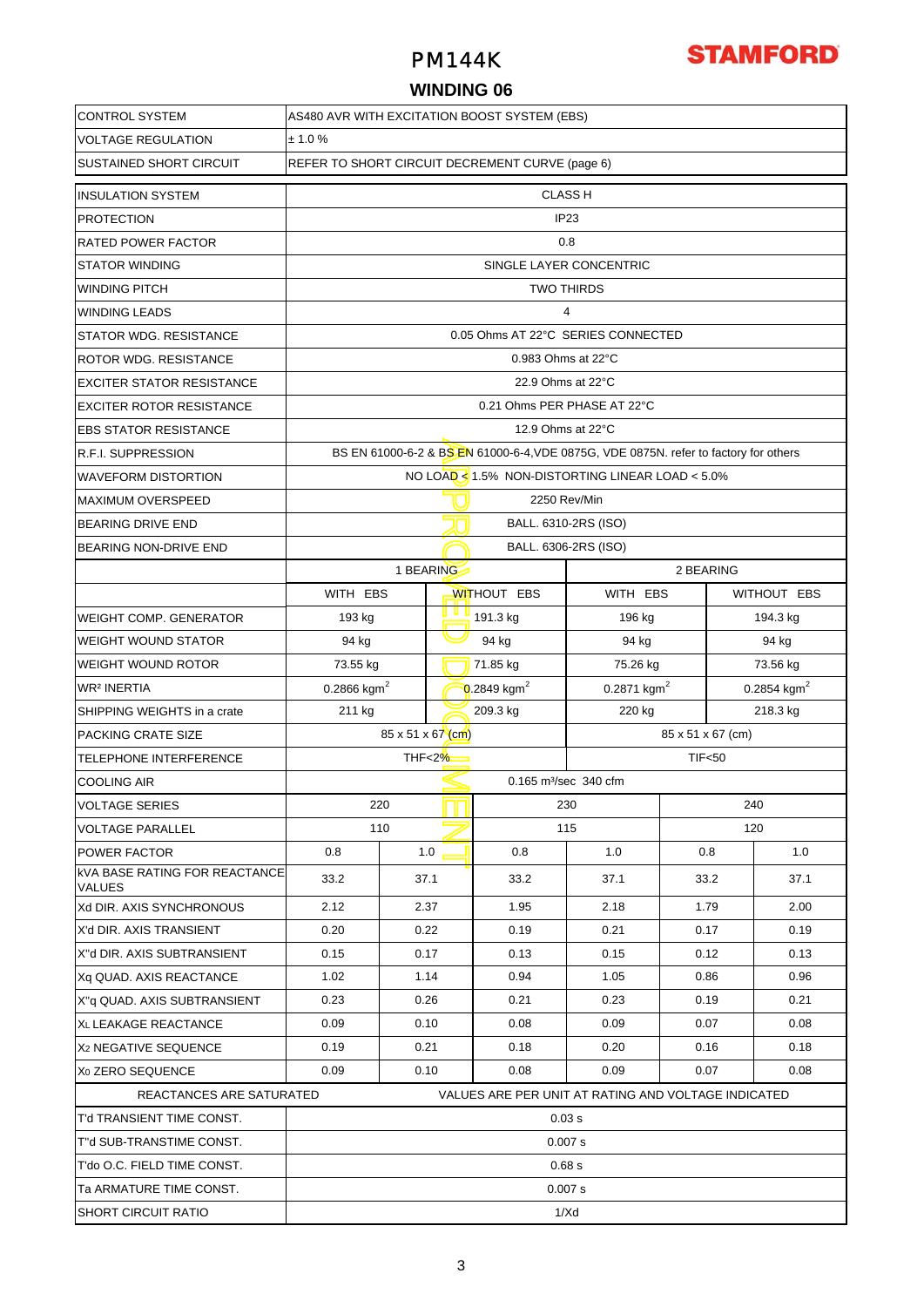

## PM144K

**Winding 06 / 0.8pf**



## **SINGLE PHASE EFFICIENCY CURVES**



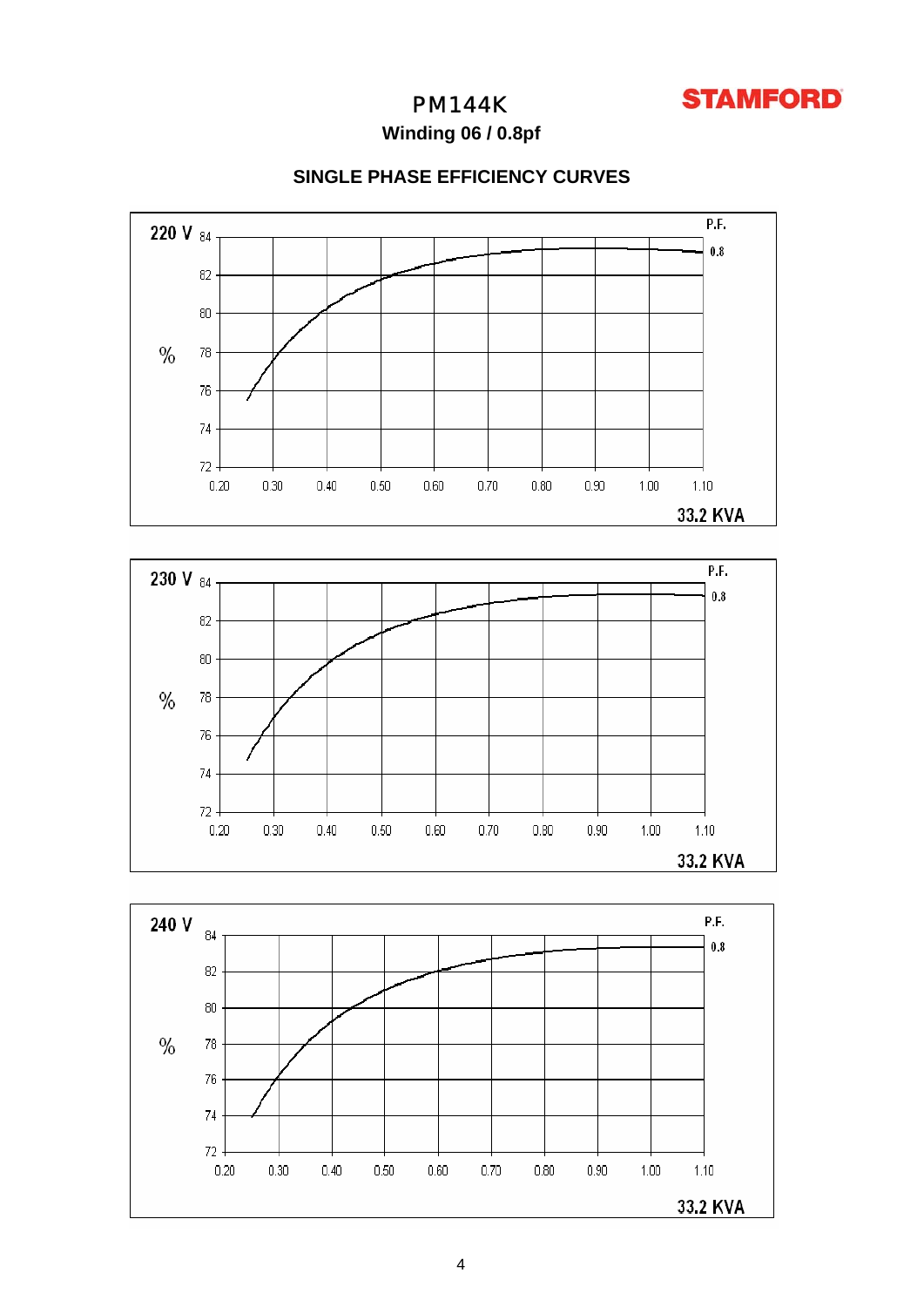

# PM144K

**Winding 06 / 1.0pf**

## **SINGLE PHASE EFFICIENCY CURVES**





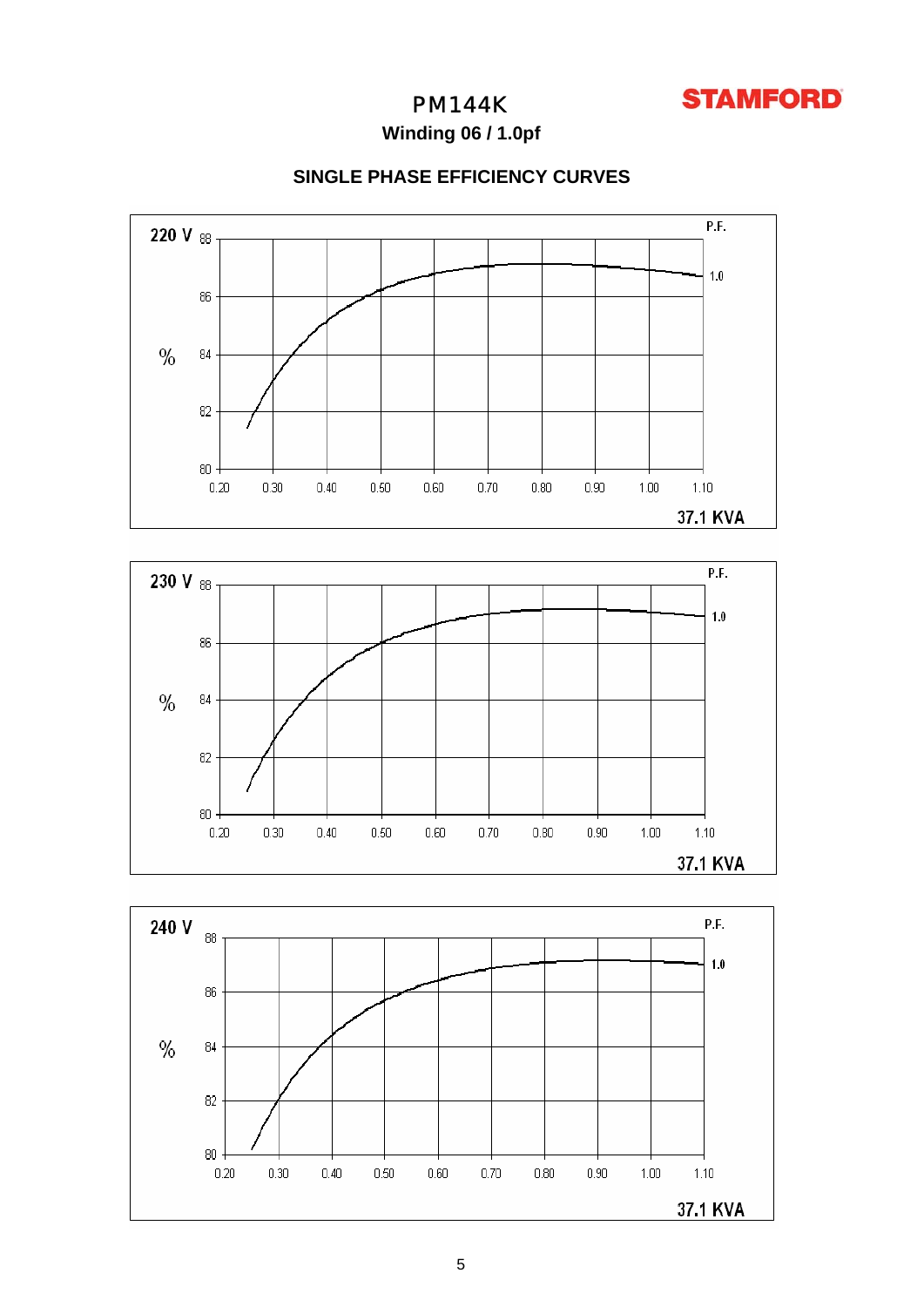

PM144K **Winding 06 Locked Rotor Motor Startin g Curve**



**Short Circuit Decrement Curve. No-load Excitation at Rated Speed Based on series connection.**



Sustained Short Circuit = 682 Amps

## **Note**

The following multiplication factors should be used to adjust the values from curve between time 0.001 seconds and the minimum current point in respect of nominal operating voltage :

| Voltage | Factor   |
|---------|----------|
| 220V    | $X$ 1.00 |
| 230V    | X 1.05   |
| 240V    | X 1 09   |

The sustained current value is constant irrespective of voltage level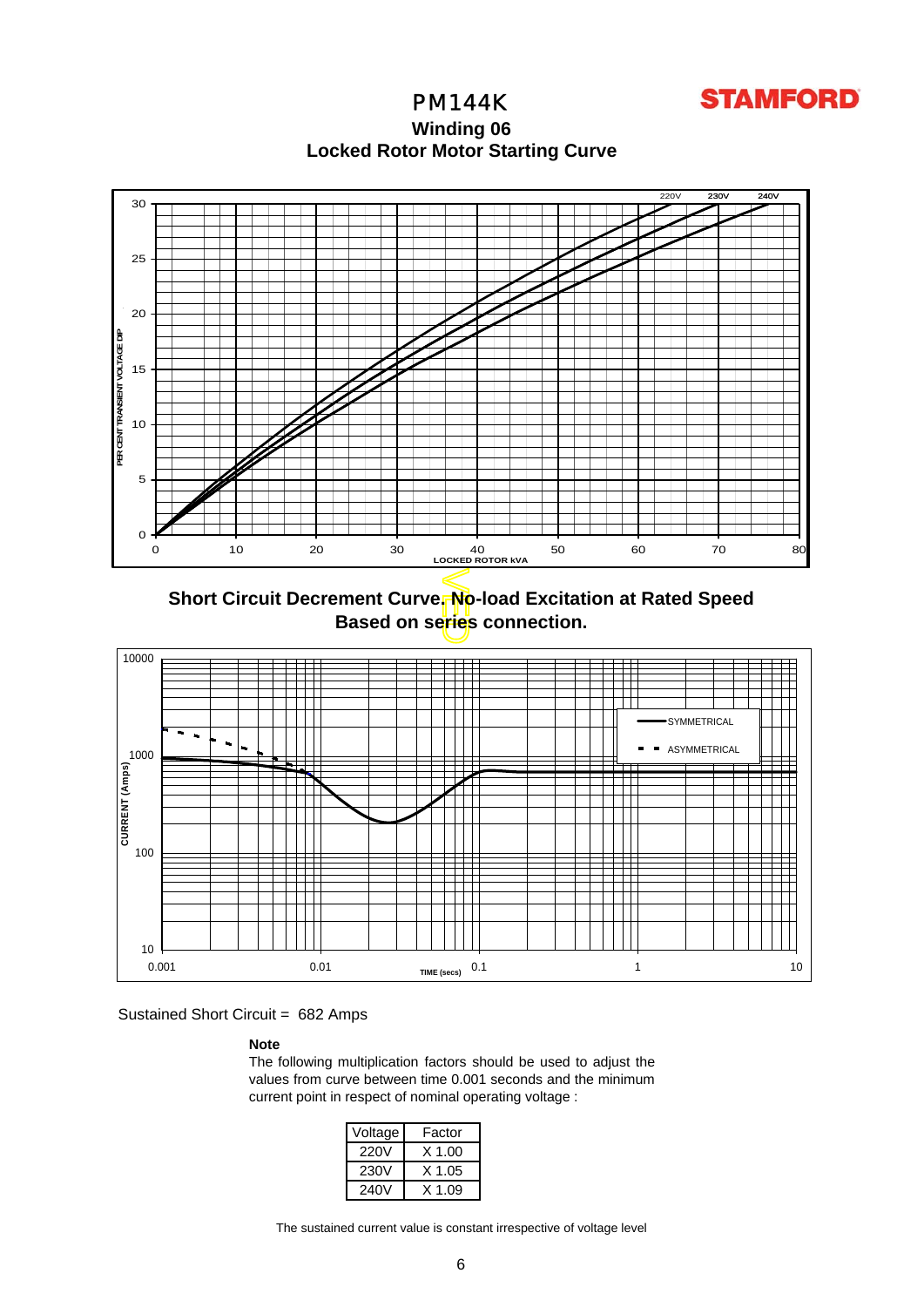# **STAMFORD**

# PM144K

# **Winding 06**

# **60**Hz

# **RATINGS**

| Class - Temp Rise | Cont. $E - 65/50^{\circ}C$ |                   |      | Cont. B - 70/50°C |                   |      | Cont. $F - 90/50^{\circ}C$ |                   |      | Cont. H - 110/50°C |                   |      |
|-------------------|----------------------------|-------------------|------|-------------------|-------------------|------|----------------------------|-------------------|------|--------------------|-------------------|------|
|                   |                            | 0.8 <sub>pf</sub> |      |                   | 0.8 <sub>pf</sub> |      |                            | 0.8 <sub>pf</sub> |      |                    | 0.8 <sub>pf</sub> |      |
| Series (V)        | 220                        | 230               | 240  | 220               | 230               | 240  | 220                        | 230               | 240  | 220                | 230               | 240  |
| Parallel (V)      | 110                        | 115               | 120  | 110               | 115               | 120  | 110                        | 115               | 120  | 110                | 115               | 120  |
| kVA               | 25.5                       | 25.5              | 25.5 | 26.5              | 26.5              | 26.5 | 30.0                       | 30.0              | 30.0 | 33.2               | 33.2              | 33.2 |
| kW                | 20.4                       | 20.4              | 20.4 | 21.2              | 21.2              | 21.2 | 24.0                       | 24.0              | 24.0 | 26.6               | 26.6              | 26.6 |
| Efficiency (%)    | 83.2                       | 83.1              | 83.0 | 83.3              | 83.2              | 83.1 | 83.4                       | 83.4              | 83.3 | 83.3               | 83.4              | 83.4 |
| kW Input          | 24.5                       | 24.5              | 24.6 | 25.5              | 25.5              | 25.5 | 28.8                       | 28.8              | 28.8 | 31.9               | 31.9              | 31.9 |

| Class - Temp Rise                    | Cont. E - 65/50°C |                   |      | Cont. B-70/50°C |                   |      | Cont. F - 90/50°C                   |                       |        | Cont. H - 110/50°C |                   |      |
|--------------------------------------|-------------------|-------------------|------|-----------------|-------------------|------|-------------------------------------|-----------------------|--------|--------------------|-------------------|------|
|                                      |                   | 1.0 <sub>pf</sub> |      |                 | 1.0 <sub>pf</sub> |      |                                     | 1.0 <sub>pf</sub>     |        |                    | 1.0 <sub>pf</sub> |      |
| Series (V)                           | 220               | 230               | 240  | 220             | 230               | 240  | 220                                 | 230                   | 240    | 220                | 230               | 240  |
| Parallel (V)                         | 110               | 115               | 120  | 110             | 115               | 120  | 110                                 | 115                   | 120    | 110                | 115               | 120  |
| kVA                                  | 28.6              | 28.6              | 28.6 | 29.6            | 29.6              | 29.6 | 33.6                                | 33.6                  | 33.6   | 37.1               | 37.1              | 37.1 |
| kW                                   | 28.6              | 28.6              | 28.6 | 29.6            | 29.6              | 29.6 | 33.6                                | 33.6                  | 33.6   | 37.1               | 37.1              | 37.1 |
| Efficiency (%)                       | 87.1              | 87.1              | 87.0 | 87.1            | 871               | 87.1 | 87.1                                | 87.1                  | 87.2   | 86.9               | 87.1              | 87.1 |
| kW Input                             | 32.8              | 32.8              | 32.9 | 34.0            | 34.0              | 34.0 | 38.6                                | 38.6                  | 38.5   | 42.7               | 42.6              | 42.6 |
|                                      |                   |                   |      |                 |                   |      |                                     |                       |        |                    |                   |      |
|                                      |                   |                   |      |                 | <b>DIMENSIONS</b> |      |                                     |                       |        |                    |                   |      |
|                                      |                   |                   |      |                 |                   |      |                                     |                       |        |                    |                   |      |
|                                      |                   |                   |      |                 |                   |      |                                     |                       |        |                    |                   |      |
| 69   (MAX) WHEN<br>FITTED WITH 'EBS' |                   |                   |      |                 |                   |      | 799 (MAX) WHEN<br>FITTED WITH 'EBS' |                       |        |                    |                   |      |
| 609 (MAX) OVERALL                    |                   |                   |      |                 |                   |      |                                     | - 717 (MAX) OVERALL-  |        |                    |                   |      |
| ਿ ∃ୋ →                               | 469,5             |                   |      |                 |                   |      |                                     | $-$ 565 TO T/BOX LID- |        |                    |                   |      |
|                                      |                   | <b>CRASSER</b>    |      |                 |                   |      |                                     | goodgoo ITIL F        | $65 +$ |                    |                   |      |